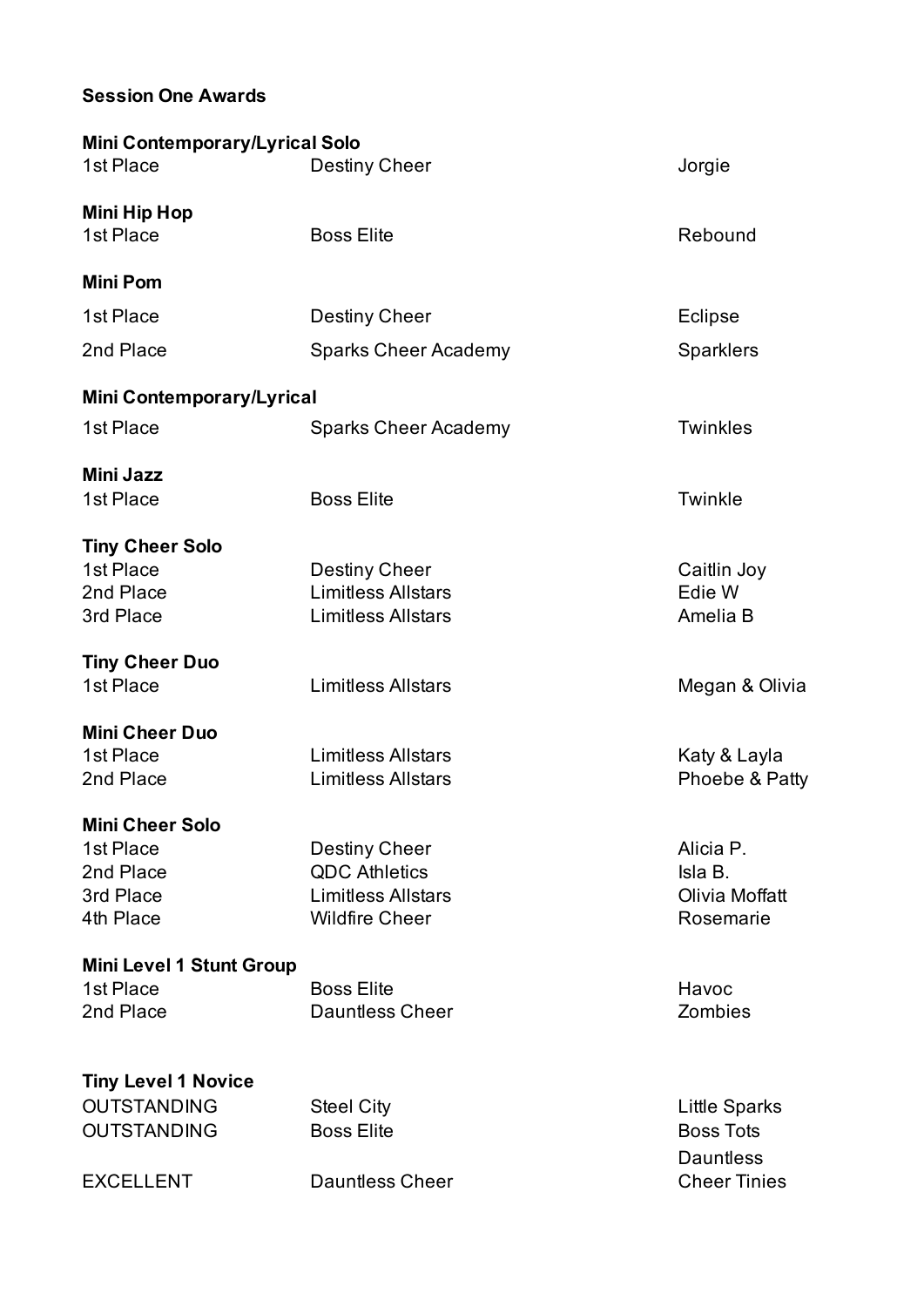| <b>Min Level 1 Novice</b><br><b>EXCELLENT</b>                   | <b>Surrey Twiaters</b>                                              | Little Lightnings                                          |
|-----------------------------------------------------------------|---------------------------------------------------------------------|------------------------------------------------------------|
| <b>Tiny Level 1 Prep</b><br>1st Place                           | <b>Limitless Allstars</b>                                           | <b>Stardust</b>                                            |
| <b>Mini Community Level 1</b>                                   |                                                                     |                                                            |
| 1st Place                                                       | <b>Dauntless Cheer</b>                                              | <b>Dauntless</b><br><b>Cheer Minis</b>                     |
| <b>Mini Level 1 Prep</b><br>1st Place<br>2nd Place<br>3rd Place | <b>Limitless Allstars</b><br><b>Boss Elite</b><br><b>Steel City</b> | <b>Sprites</b><br><b>Boss Babes</b><br><b>Firecrackers</b> |
| <b>Mini Level 1</b><br>1st Place                                | Elite storm                                                         | Havoc                                                      |
| <b>GRAND CHAMPS</b><br>Tiny Level 1 Prep                        | <b>Limitless Allstars</b>                                           | <b>Stardust</b>                                            |
| <b>Session 2</b>                                                |                                                                     |                                                            |
| <b>Youth Pom Solo</b><br>1st Place<br>2nd Place                 | <b>Dauntless Cheer</b><br><b>Wildfire Cheer</b>                     | Lily-Rae W.<br>Aiyana                                      |
| <b>Youth Jazz Solo</b><br>1st Place                             | <b>QDC Athletics</b>                                                | Sophie T.                                                  |
| Youth Contemporary/Lyrical Solo                                 |                                                                     |                                                            |
| 1st Place<br>2nd Place                                          | <b>QDC Athletics</b><br><b>QDC Athletics</b>                        | Jacey C.<br>Miley H.                                       |
| <b>Youth Pom Duo</b>                                            |                                                                     |                                                            |
| 1st Place                                                       | <b>QDC Athletics</b>                                                | Belle M.,<br>Poppy S.                                      |
| <b>Youth Lyrical Duo</b>                                        |                                                                     |                                                            |
| 1st Place                                                       | <b>Destiny Cheer</b>                                                | Katie J., Esme<br>Η.<br>KJ C., Jessica                     |
| 2nd Place                                                       | <b>Boss Elite</b>                                                   | S.                                                         |
| <b>Youth Jazz</b>                                               |                                                                     |                                                            |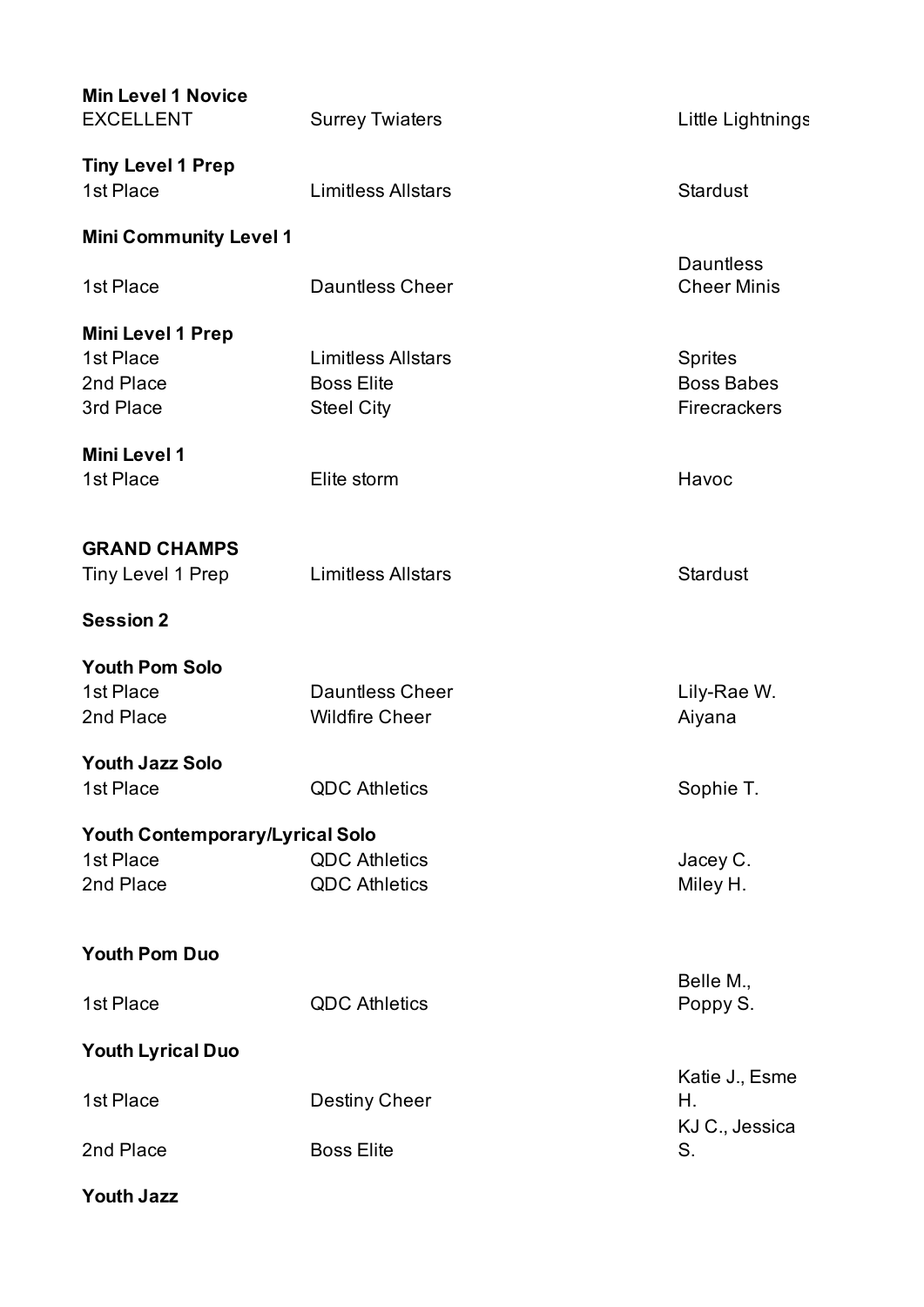| 1st Place                                     | <b>Sparks Cheer Academy</b>                   | Queens               |
|-----------------------------------------------|-----------------------------------------------|----------------------|
| <b>Youth Pom</b><br>1st Place                 | <b>Sparks Cheer Academy</b>                   | <b>Xpolsion</b>      |
| <b>Youth Contemporary/Lyrical</b>             |                                               |                      |
| 1st Place                                     | <b>Boss Elite</b>                             | <b>Stardust</b>      |
| Youth Hip Hop                                 |                                               |                      |
| 1st Place                                     | <b>Destiny Cheer</b>                          | <b>Divas</b>         |
| 2nd Place                                     | <b>Sparks Cheer Academy</b>                   | Fire                 |
| <b>Youth Cheer Solo</b>                       |                                               |                      |
| 1st Place                                     | Destiny Cheer                                 | Katie J.             |
| 2nd Place                                     | <b>Dauntless Cheer</b>                        | Amelia U.            |
| <b>Youth Cheer Duo</b>                        |                                               |                      |
| 1st Place                                     | <b>Wildfire Cheer</b>                         | Eva & Alissia        |
|                                               |                                               | Peyton R., Isla      |
| 2nd Place                                     | <b>Limitless Allstars</b>                     | Т.                   |
| <b>Youth Level 1 Stunt Group</b>              |                                               |                      |
| 1st Place                                     | <b>Dauntless Cheer</b>                        | Dynamite             |
| 2nd Place                                     | <b>Sparks Cheer Academy</b>                   | Ice                  |
| 3rd Place                                     | <b>Sparks Cheer Academy</b>                   | Electric             |
|                                               |                                               |                      |
| <b>Youth Level 2 Stunt Group</b><br>1st Place | <b>Sparks Cheer Academy</b>                   | Storm                |
|                                               |                                               |                      |
| <b>Youth Level 1 Prep</b>                     |                                               |                      |
| 1st Place                                     | Destiny Cheer                                 | Ignite               |
| 2nd Place                                     | <b>Boss Elite</b>                             | <b>Rise</b>          |
| 3rd Place                                     | <b>Dream Elite Cheerleading and Dance</b>     | <b>Destiny</b>       |
|                                               | <b>Judges Choice Award - Tumble Technique</b> |                      |
|                                               |                                               | <b>Dauntless</b>     |
| 4th Place                                     | <b>Dauntless Cheer</b>                        | <b>Cheer Youth</b>   |
| <b>Youth Level 1</b>                          |                                               |                      |
| 1st Place                                     | <b>Limitless Allstars</b>                     | <b>Flares</b>        |
| 2nd Place                                     | Dream Extreme Cheer and Dance                 | <b>Excite</b>        |
| 3rd Place                                     | <b>Sparks Cheer Academy</b>                   | Ignite               |
| 4th Place                                     | <b>DB Cheer</b>                               | Sparkle              |
| <b>Youth Level 2</b>                          |                                               |                      |
| 1st Place                                     | Destiny Cheer                                 | <b>Combat Queen:</b> |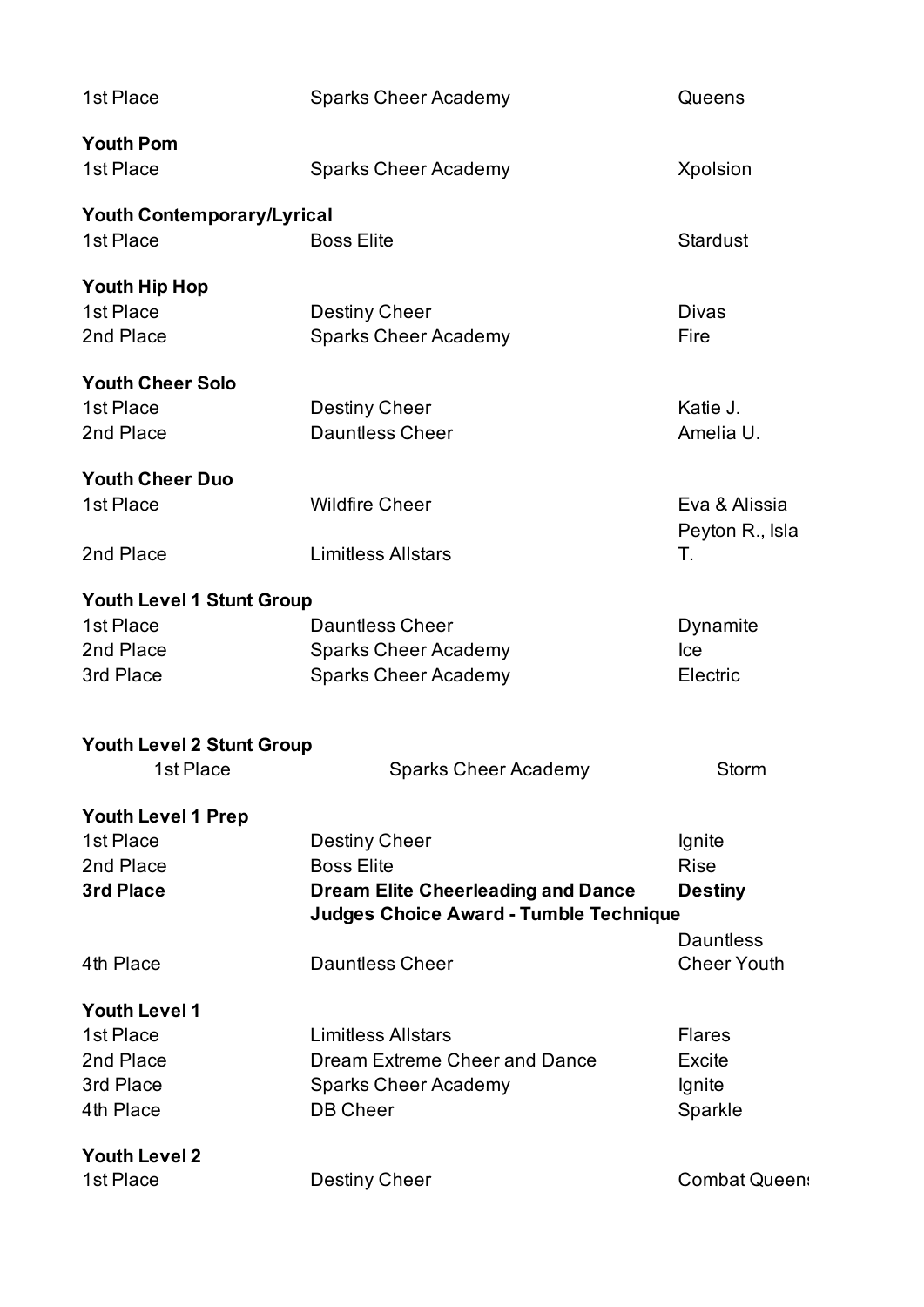## **Grand Champs**

Youth Level 1 - Limitless Allstars - Flares

## **Session 3**

| <b>Junior Contemporary/Lyrical Solo</b> |                                        |                 |
|-----------------------------------------|----------------------------------------|-----------------|
| 1st Place                               | <b>Destiny Cheer</b>                   | Michelle F.     |
| 2nd Place                               | <b>QDC Athletics</b>                   | Libby H.        |
| <b>Junior Hip Hop Solo</b>              |                                        |                 |
| 1st Place                               | <b>QDC Athletics</b>                   | Lexie R.        |
| <b>Junior Cheer Solo</b>                |                                        |                 |
| 1st Place                               | <b>QDC Athletics</b>                   | Mollie L        |
| 2nd Place                               | <b>Dauntless Cheer</b>                 | Sophie H        |
| <b>Junior Contemporary/Lyrical Duo</b>  |                                        |                 |
| 1st Place                               | <b>Sparks Cheer Academy</b>            | Rise Up         |
| <b>Junior Hip Hop</b>                   |                                        |                 |
| 1st Place                               | <b>Destiny Cheer</b>                   | Attitude        |
| 2nd Place                               | <b>Boss Elite</b>                      | Audacious       |
| <b>Junior Contemporary / Lyrical</b>    |                                        |                 |
| 1st Place                               | Destiny Cheer                          | Angels          |
| 2nd Place                               | <b>DB Cheer</b>                        | Shimmer         |
| 3rd Place                               | <b>Sparks Cheer Academy</b>            | Flare           |
| 4th Place                               | Dream Elite Cheerleading and Dance A   | <b>Illusion</b> |
| <b>Junior Pom</b>                       |                                        |                 |
| 1st Place                               | <b>Sparks Cheer Academy</b>            | Glitter         |
| <b>Junior Level 1 Prep</b>              |                                        |                 |
| 1st Place                               | <b>Dauntless Cheer</b>                 | Gladiators      |
| 2nd Place                               | AJ's School of Dance & Performing Arts | Ajs Allstars    |
| <b>Junior Level 1</b>                   |                                        |                 |
| 1st Place                               | Elite storm                            | Devastation     |
| <b>Junior Level 2</b>                   |                                        |                 |
| 1st Place                               | <b>Limitless Allstars</b>              | Shockwaves      |
| 2nd Place                               | <b>Boss Elite</b>                      | De-Fiance       |
| U17 Level 1                             |                                        |                 |
| 1st Place                               | <b>Pro Game Allstar Cheerleaders</b>   | Venom           |
| U17 Level 2                             |                                        |                 |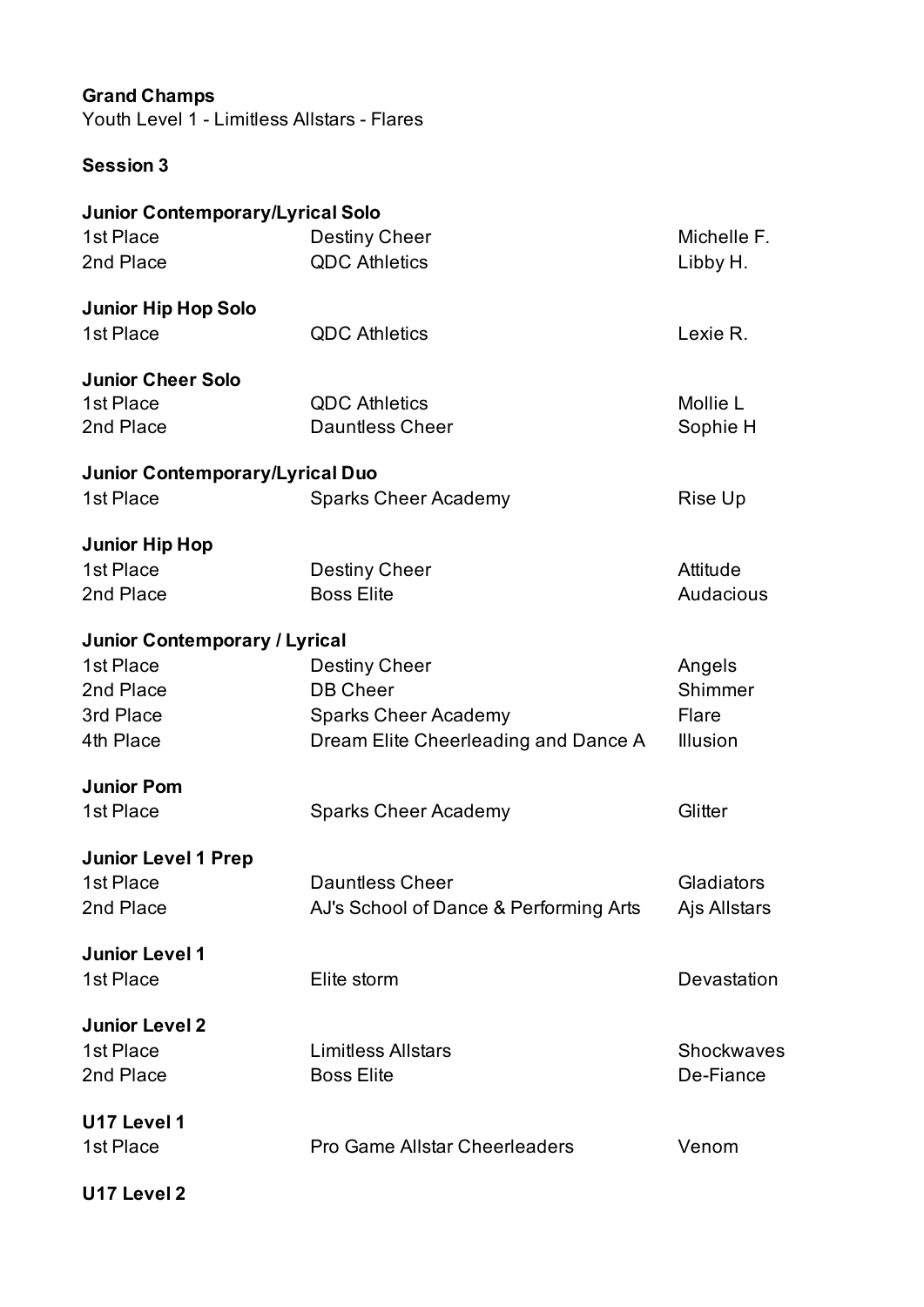| 1st Place<br>2nd Place                       | <b>Destiny Cheer</b><br>Elite storm  | Dynamite<br>Rampage |
|----------------------------------------------|--------------------------------------|---------------------|
| 3rd Place                                    | <b>Wildfire Cheer</b>                | Smoke               |
| <b>Grand Champs</b>                          |                                      |                     |
| U17 Level 2                                  | <b>Destiny Cheer</b>                 | Dynamite            |
| <b>Session 4</b>                             |                                      |                     |
| <b>Senior Cheer Solo</b>                     |                                      |                     |
| 1st Place                                    | <b>Destiny Cheer</b>                 | Leah W.             |
| <b>Senior Pom Duo</b>                        |                                      |                     |
| 1st Place                                    | <b>Wildfire Cheer</b>                | Katy & Drew         |
| <b>Open Lyrical Duo</b>                      |                                      | Michelle &          |
| 1st Place                                    | <b>Destiny Cheer</b>                 | Jess                |
| <b>Senior Cheer Duo</b>                      |                                      |                     |
| 1st Place                                    | <b>Wildfire Cheer</b>                | Ruby &<br>Latasha   |
| <b>Senior Pom</b>                            |                                      |                     |
| 1st Place                                    | <b>Dream Extreme Cheer and Dance</b> | Fury                |
| 2nd Place                                    | <b>DB Cheer</b>                      | Infinity            |
| 3rd Place                                    | <b>Sparks Cheer Academy</b>          | Elite               |
| 4th Place                                    | <b>Boss Elite</b>                    | Platinum            |
| <b>Senior Prop</b>                           |                                      |                     |
| 1st Place                                    | <b>Boss Elite</b>                    | Passion             |
| <b>Senior Contemporary / Lyrical</b>         |                                      |                     |
| 1st Place                                    | <b>DB Cheer</b>                      | Glimmer             |
| <b>Senior Level 1 Stunt Group</b>            |                                      |                     |
| 1st Place                                    | <b>Dauntless Cheer</b>               | Panda-<br>monium    |
|                                              |                                      |                     |
| <b>Senior Level 2 Stunt Group</b>            |                                      |                     |
| 1st Place                                    | <b>Sparks Cheer Academy</b>          | <b>Neon</b>         |
| <b>Senior Level 3 Stunt Group</b>            |                                      |                     |
| 1st Place                                    | <b>Destiny Cheer</b>                 | Grenades            |
| 2nd Place                                    | <b>Dauntless Cheer</b>               | Cat-trastrophe      |
| <b>Open / University Level 1 Stunt Group</b> |                                      |                     |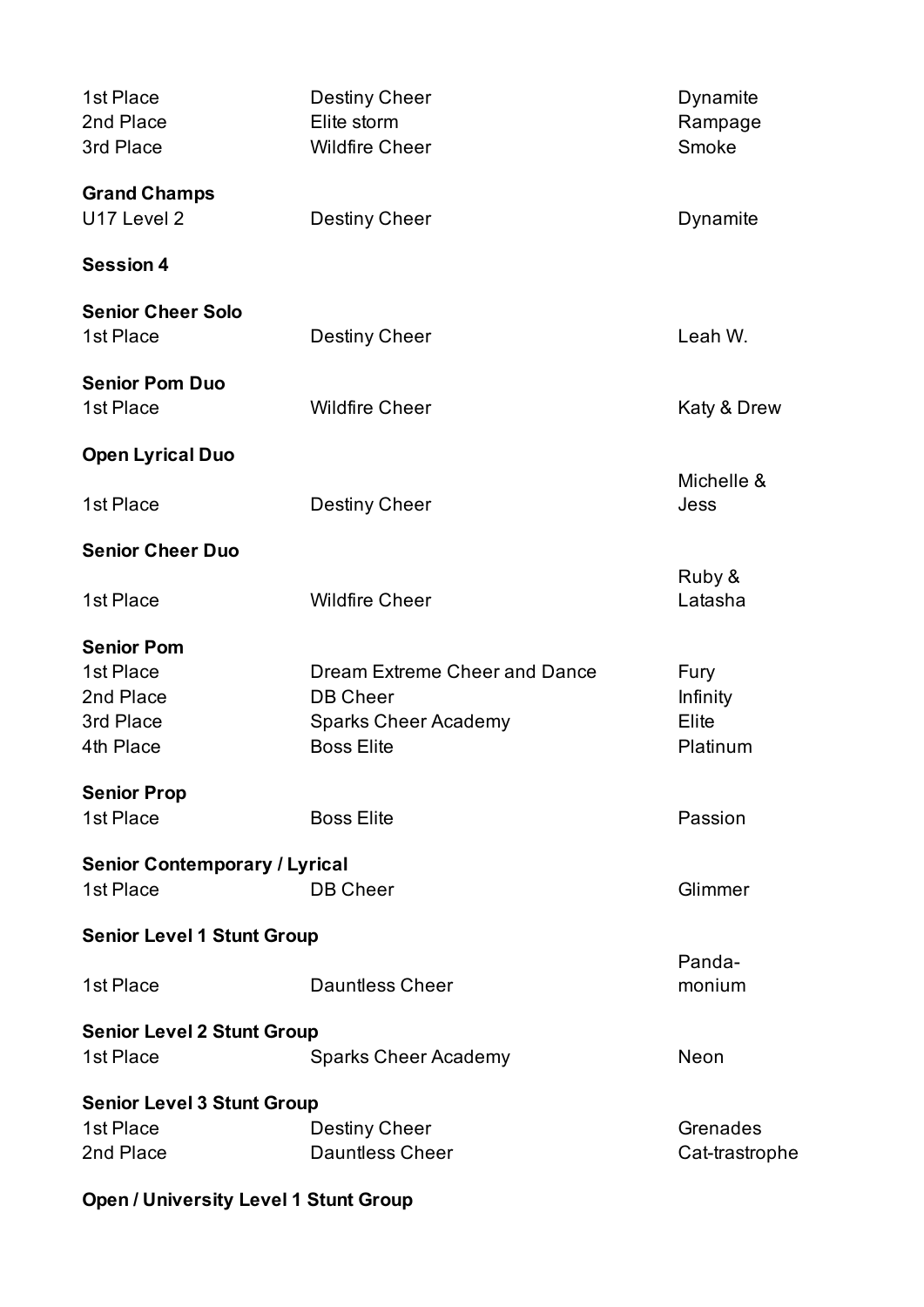| 1st Place                                                           | <b>Galaxy Allstars</b>                                                                                                                                          | Halo                                                    |
|---------------------------------------------------------------------|-----------------------------------------------------------------------------------------------------------------------------------------------------------------|---------------------------------------------------------|
| <b>Open / University Level 2 Stunt Group</b><br>1st Place           | <b>Galaxy Allstars</b>                                                                                                                                          | Aurora                                                  |
| <b>Senior Level 1</b>                                               |                                                                                                                                                                 |                                                         |
| 1st Place<br>2nd Place<br>3rd Place<br>4th Place                    | Elite storm<br><b>DB Cheer</b><br>Dream Elite Cheerleading and Dance<br>Academy<br><b>Sparks Cheer Academy</b>                                                  | Lady Lightning<br>Ignite<br>Midnight<br>Supernovas      |
| <b>Senior Level 2</b><br>1st Place<br>2nd Place<br><b>3rd Place</b> | NSC (Northern Sparkles Cheer)<br>Elite storm<br><b>Dream Extreme Cheer and Dance</b><br><b>Judges Choice Award - Tumble Technique with strong synchronicity</b> | <b>Nsc Diamonds</b><br>Ladies Of<br>Rage<br><b>Hype</b> |
| 4th Place                                                           | <b>Boss Elite</b>                                                                                                                                               | <b>Ultraviolet</b>                                      |
| <b>Senior Level 2.1</b><br>1st Place                                | <b>Dauntless Cheer</b>                                                                                                                                          | <b>Pirates</b>                                          |
| Senior 3 (All girl and Coed)<br>1st Place<br>2nd Place              | <b>Limitless Allstars</b><br>Dream Extreme Cheer and Dance                                                                                                      | Sky<br>Awaken                                           |
| <b>Open Level 1</b><br>1st Place                                    | <b>DB Cheer</b>                                                                                                                                                 | Chummies                                                |
| <b>Open Level 4</b><br>1st Place                                    | <b>Limitless Allstars</b>                                                                                                                                       | Atmosphere                                              |
| <b>Open Level 4 Non Tumble</b><br>1st Place                         | <b>Galaxy Allstars</b>                                                                                                                                          | Cosmos                                                  |
| <b>Grand Champs</b><br>Senior Level 2                               | NSC (Northern Sparkles Cheer)                                                                                                                                   | <b>Nsc Diamonds</b>                                     |
| <b>Allstar Worlds Bids</b><br>Senior Level 2<br>U17 Level 2         | NSC (Northern Sparkles Cheer)<br><b>Destiny Cheer</b>                                                                                                           | <b>Nsc Diamonds</b><br>Dynamite                         |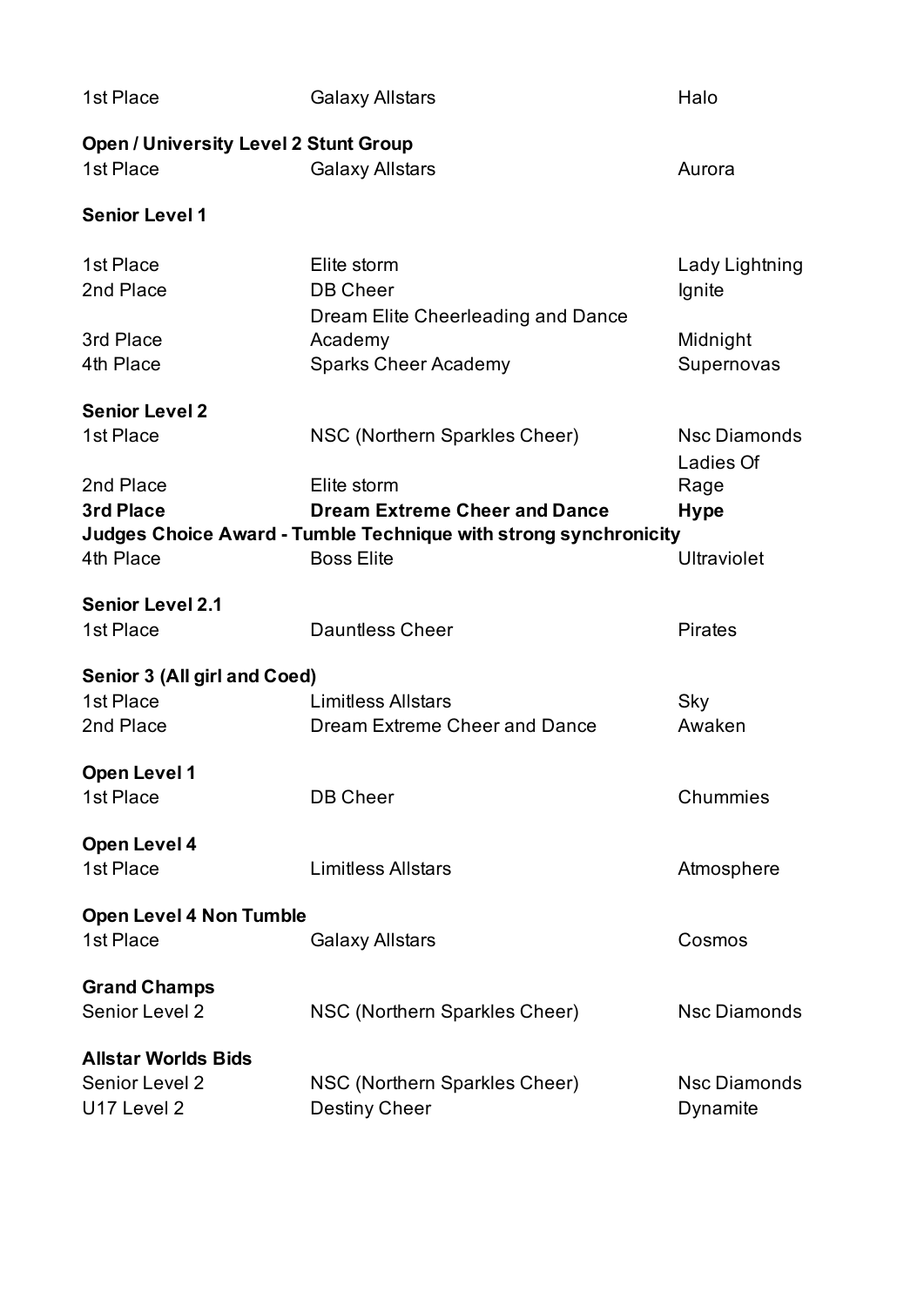| 63.6                 |  |  |  |
|----------------------|--|--|--|
| 45                   |  |  |  |
|                      |  |  |  |
| 62.5                 |  |  |  |
| 55.5                 |  |  |  |
| 60                   |  |  |  |
| 39                   |  |  |  |
| 77.1<br>62.1<br>58.5 |  |  |  |
|                      |  |  |  |
| 52.9                 |  |  |  |
| 60.7<br>52.1         |  |  |  |
|                      |  |  |  |
| 80.7<br>68.6         |  |  |  |
| 58.6                 |  |  |  |
| 55.7                 |  |  |  |
| 47                   |  |  |  |
| 44                   |  |  |  |
| 66.3                 |  |  |  |
| 65                   |  |  |  |
| 77.5                 |  |  |  |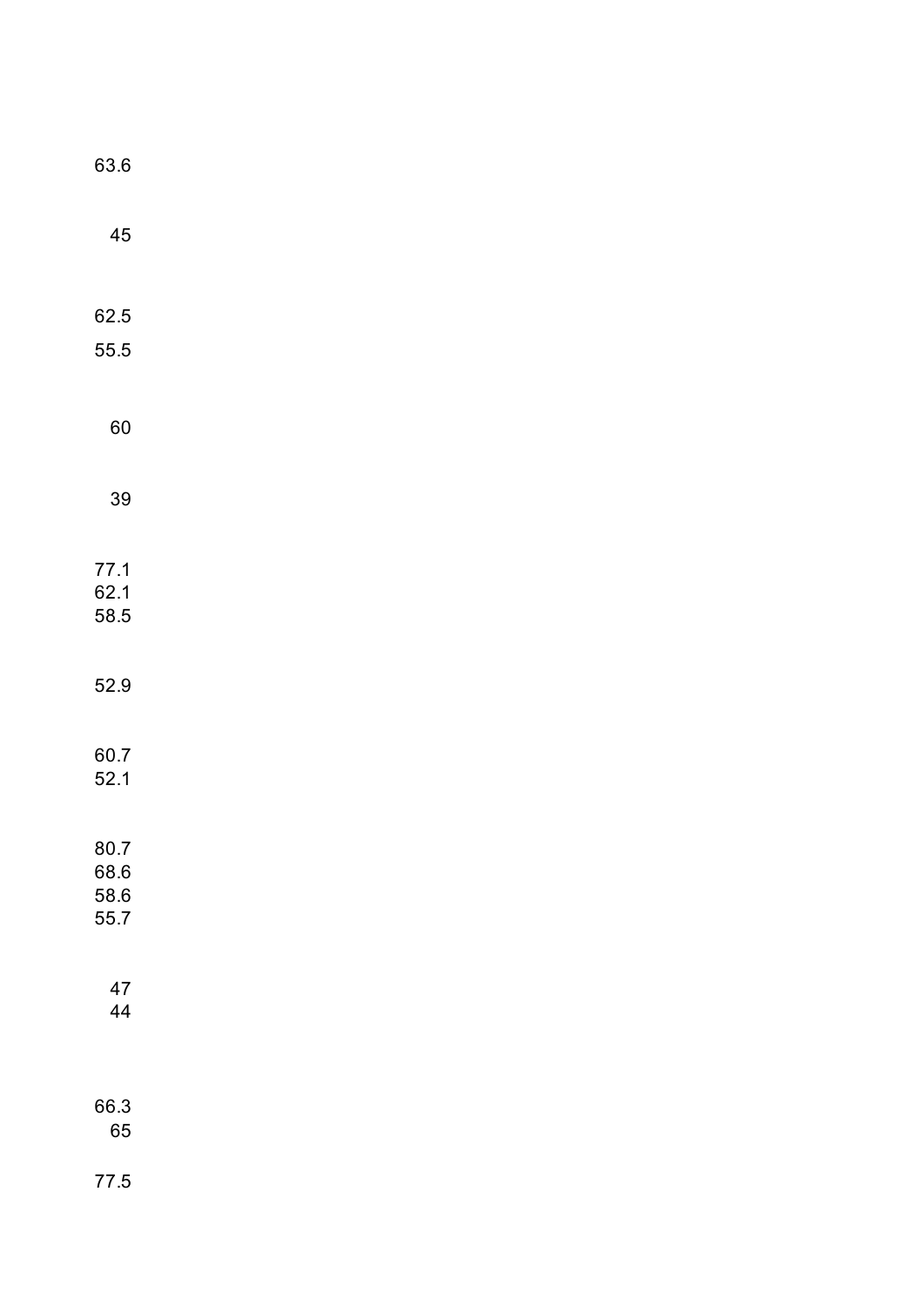| 79.4 |  |  |  |
|------|--|--|--|
| 88   |  |  |  |
|      |  |  |  |
| 78.8 |  |  |  |
| 86.3 |  |  |  |
| 80.4 |  |  |  |
| 80.3 |  |  |  |
|      |  |  |  |
| 77.6 |  |  |  |
|      |  |  |  |
|      |  |  |  |
|      |  |  |  |
|      |  |  |  |
|      |  |  |  |
| 54.3 |  |  |  |
| 42.9 |  |  |  |
|      |  |  |  |
| 55.7 |  |  |  |
|      |  |  |  |
| 78.6 |  |  |  |
| 46.4 |  |  |  |
|      |  |  |  |
|      |  |  |  |
|      |  |  |  |
| 67.9 |  |  |  |
|      |  |  |  |
|      |  |  |  |
| 77.9 |  |  |  |
| 65   |  |  |  |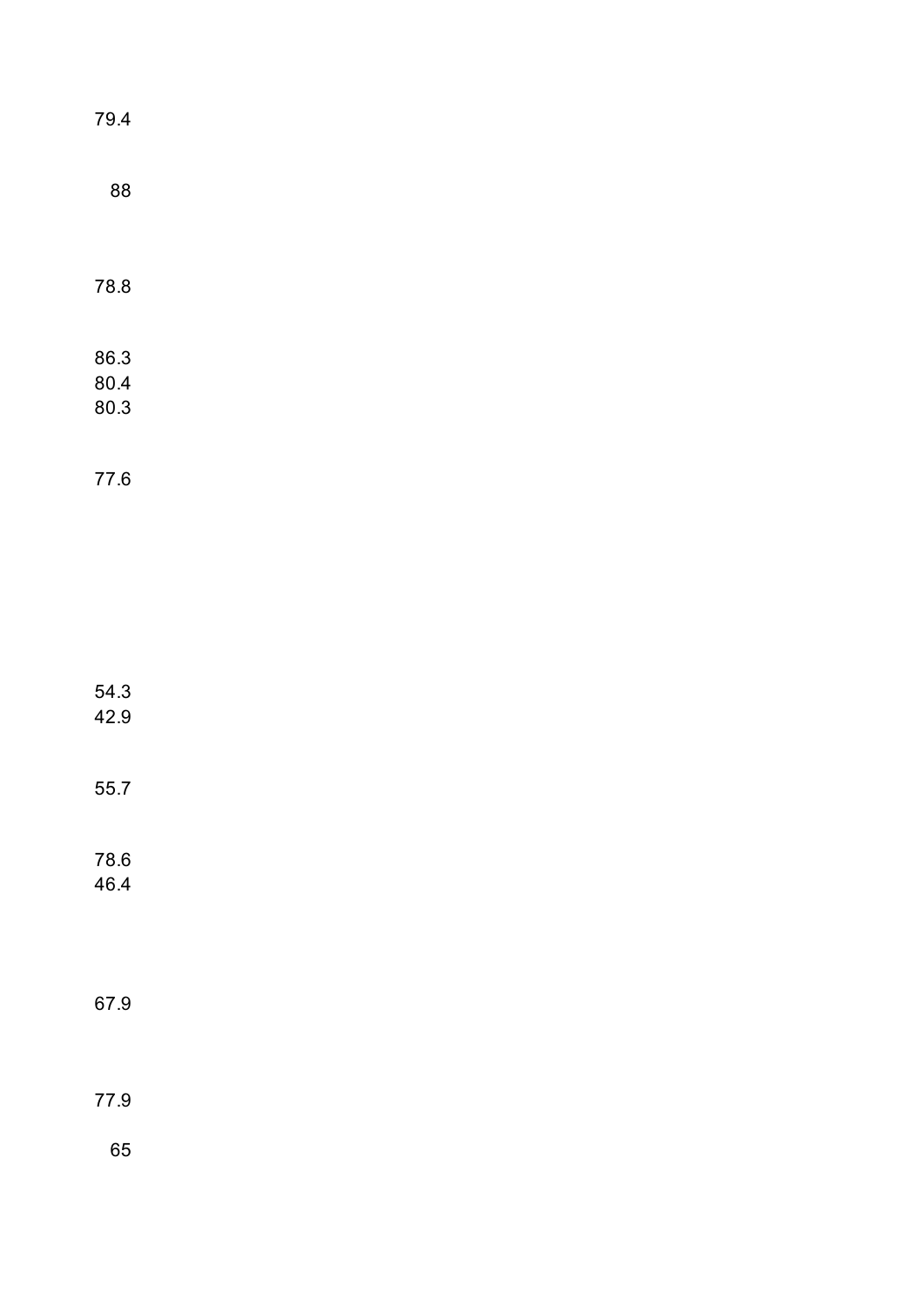| 52.5                         |  |  |
|------------------------------|--|--|
| 53.5                         |  |  |
| 50                           |  |  |
| 68.5<br>61.5                 |  |  |
| 83.6<br>60.7                 |  |  |
| 60.7                         |  |  |
| 43.6                         |  |  |
| 65.8<br>61.9<br>50.7         |  |  |
| 55.9                         |  |  |
| 85<br>84.1<br>83.37          |  |  |
| 82.7                         |  |  |
| 91.1<br>85.1<br>84.4<br>83.4 |  |  |
| 87.2                         |  |  |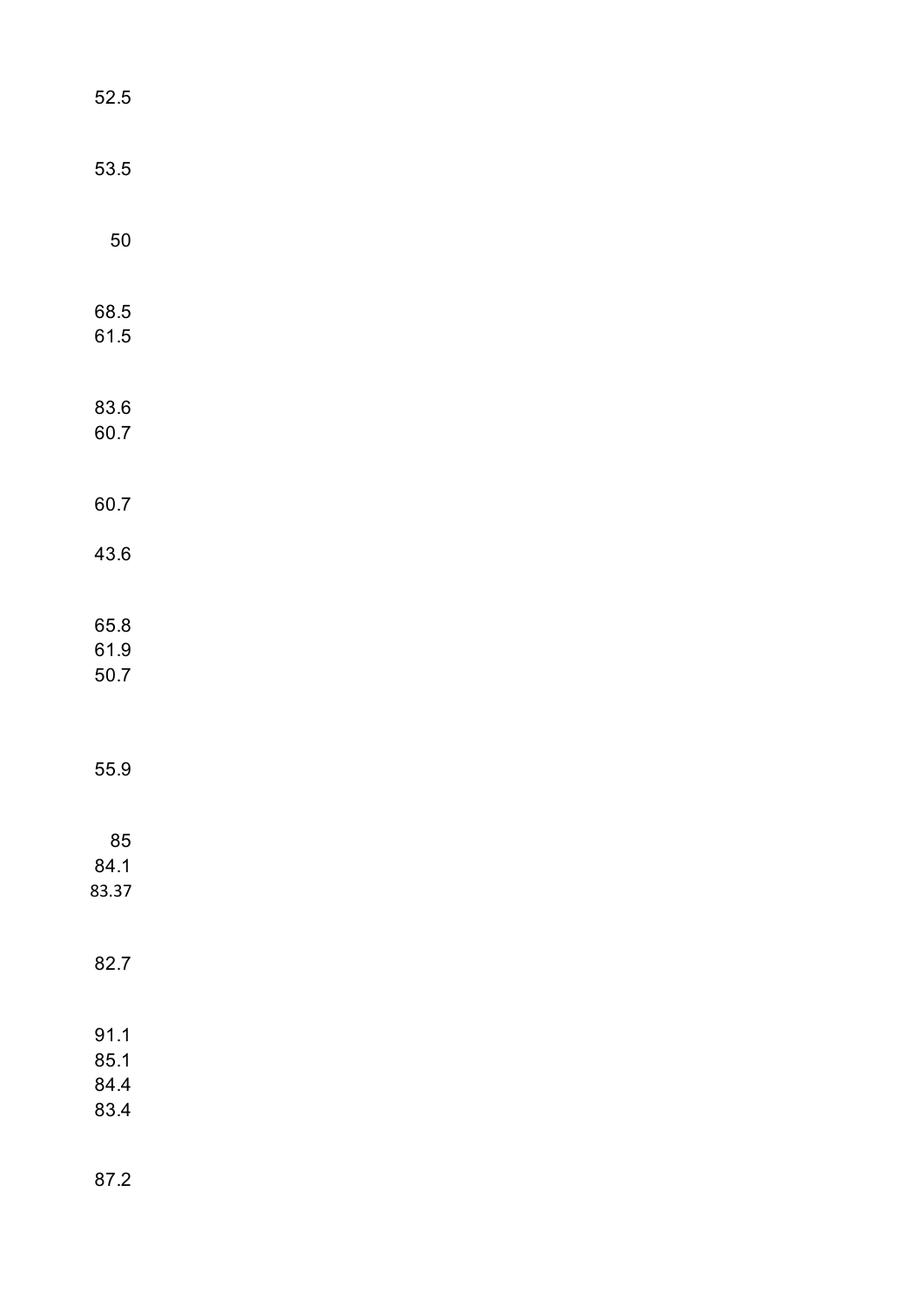| 79.3<br>66.4                       |  |  |  |
|------------------------------------|--|--|--|
| 62.1                               |  |  |  |
| 72.1<br>63.6                       |  |  |  |
| 67.9                               |  |  |  |
| $72\,$<br>54.5                     |  |  |  |
| $70.5\,$<br>$57.5\,$<br>57<br>55.5 |  |  |  |
| 56.5                               |  |  |  |
| 84.8<br>81.1                       |  |  |  |
| 85.7                               |  |  |  |
| 87.2<br>79.2                       |  |  |  |
| 85.8                               |  |  |  |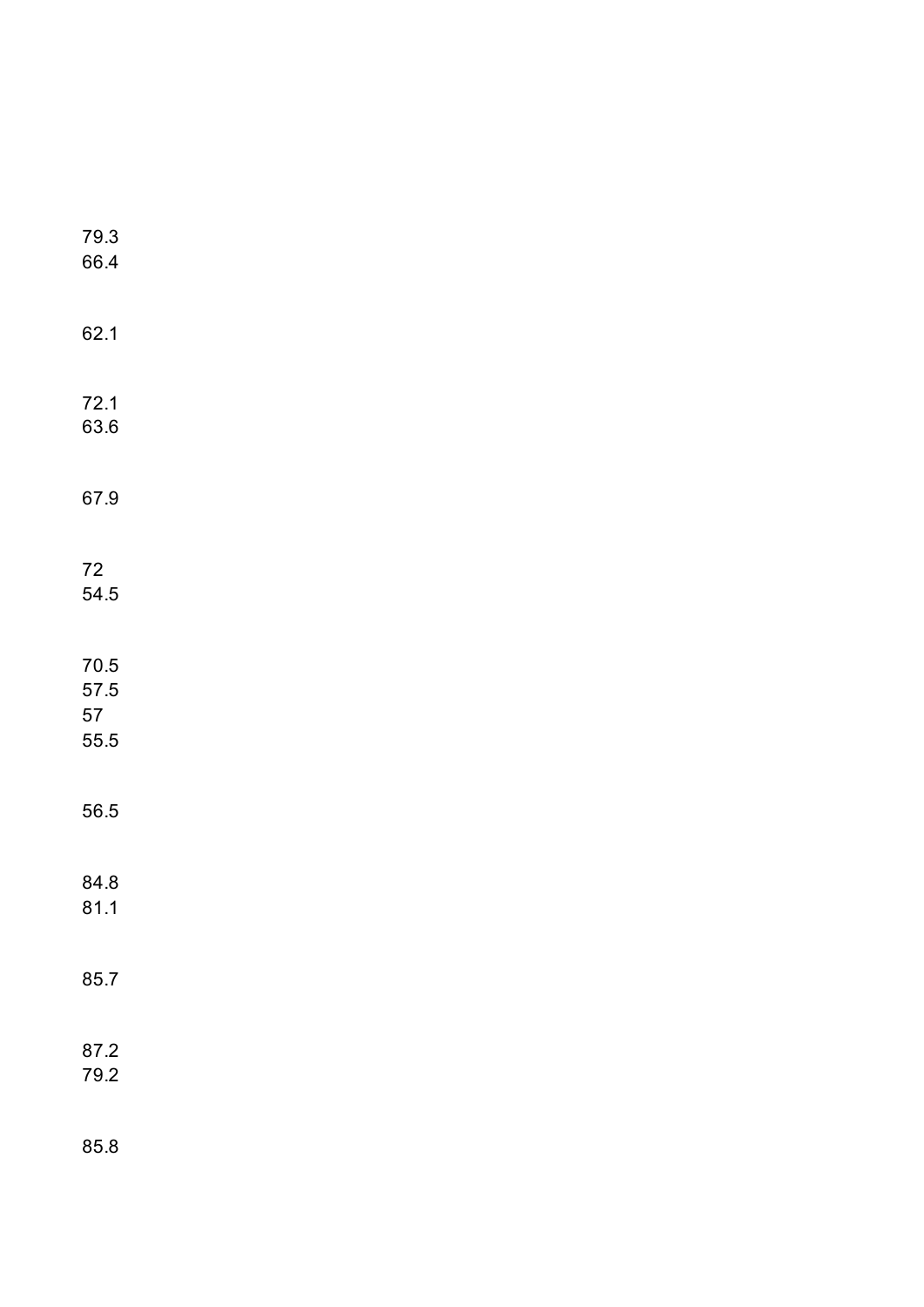| 91.6<br>89.9<br>85.2     |  |  |  |
|--------------------------|--|--|--|
|                          |  |  |  |
| 72.1                     |  |  |  |
| 57.1                     |  |  |  |
| 66.4                     |  |  |  |
| 67.9                     |  |  |  |
| 77<br>69<br>50.5<br>49.5 |  |  |  |
| 55.5                     |  |  |  |
| 74                       |  |  |  |
| 56.8                     |  |  |  |
| 53.9                     |  |  |  |
| 71.1                     |  |  |  |

60